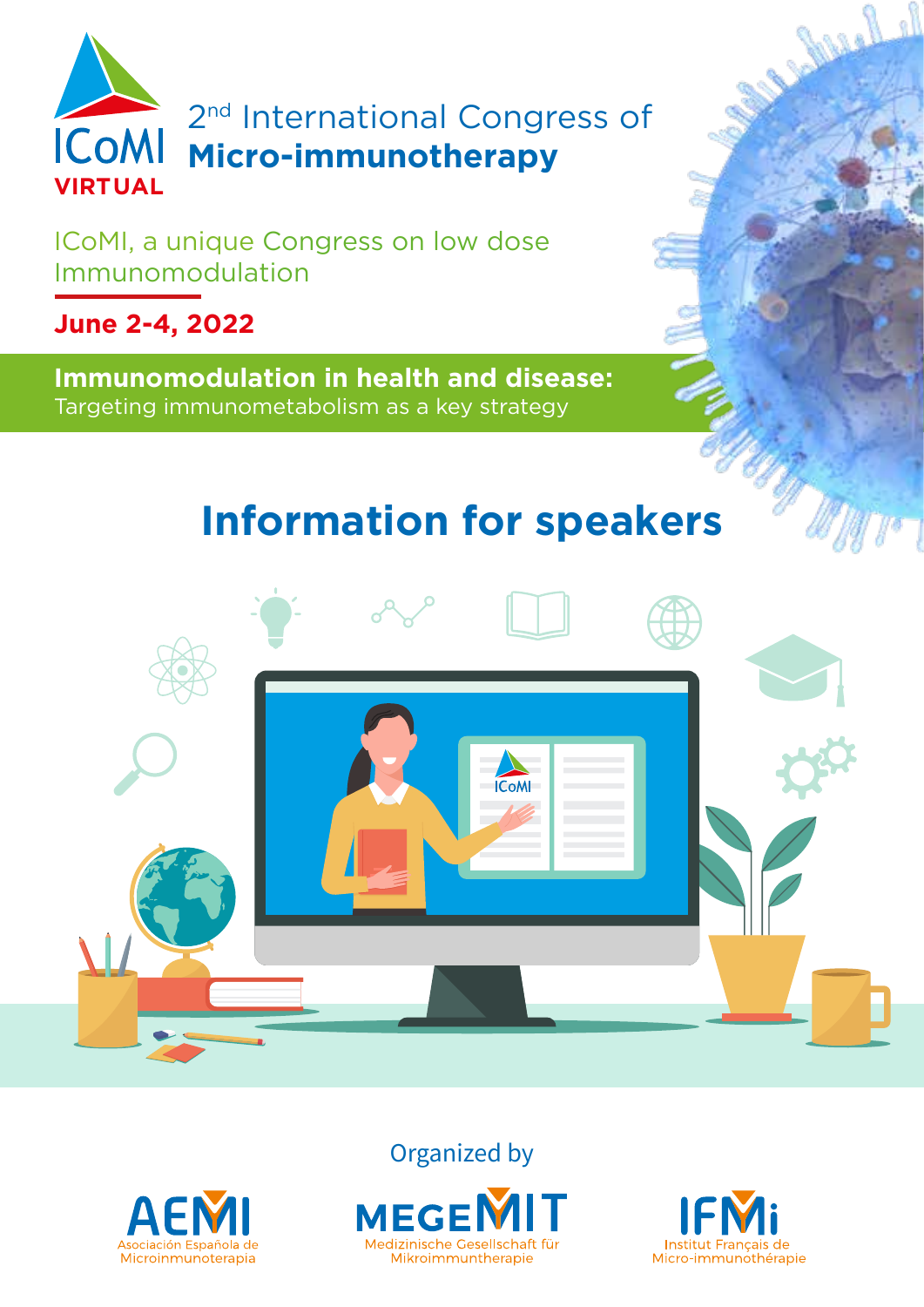## **Why present your work at ICoMI?**

The International Congress of Micro-immunotherapy (ICoMI) is a translational event, a platform created to promote the exchange between health professionals and researchers on immunomodulation. History teaches us that these professions do not always exchange insights on a regular basis despite the fact that it is precisely this conversation that is fundamental to improving patient care.

Practice-changing findings sometimes arise from fundamental science and are thereafter translated to diagnosis and treatment. In other cases, reflections from clinical experience and patient observation help researchers understand the challenges of the medical field and the difficulties, ailments and needs of the patient.

This 2022 edition will be dedicated to immunomodulation, through the prism of *immunometabolism*. This field is gaining increasing attention due to its potential to change the way we study, prevent and treat diseases. It is widely being recognized that immune dysfunction is a major contributor to diseases that were traditionally considered as metabolic diseases like diabetes or obesity. Moreover, the interactions between the immune system and the cellular and systemic metabolism in *immunolog*ical disorders such as autoimmune or infectious diseases are becoming more and more evident.

ICoMI2022 is the perfect opportunity to:

- Give visibility to your research results
- Share your clinical experience with other colleagues
- Benefit from up-to-date knowledge in the field
- A Make new contacts within an international community

#### **Submit your abstract at ICoMI!**



**Translational platform on low dose immunomodulation**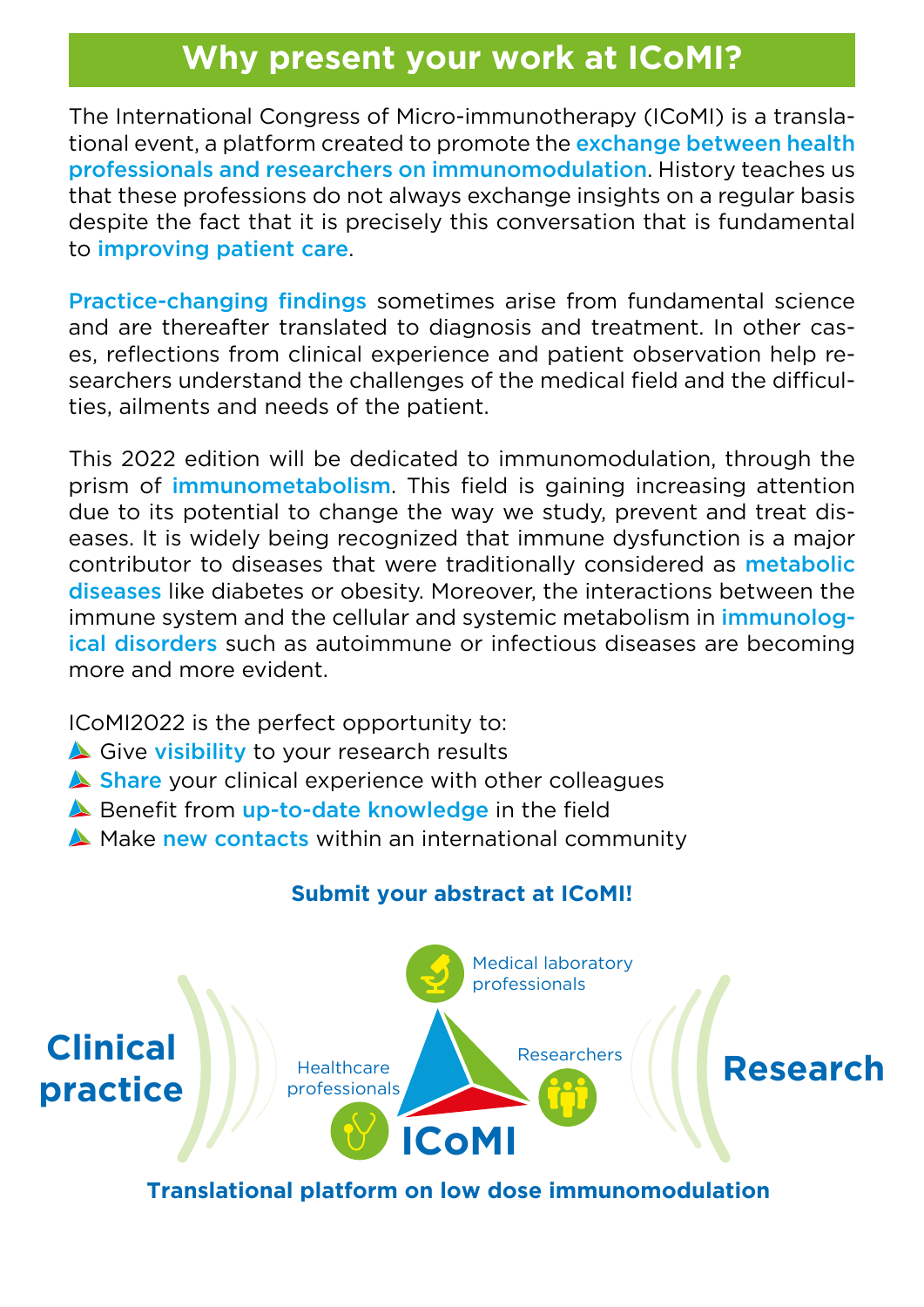## **Key topics:**

When submitting an abstract, you will be asked to assign it to a topic within the following list. These are interesting key topics as they can be addressed from a clinical and a scientific perspective (research results, reviews, case reports, etc.). To help you choose your key topic, please find hereafter a list of related subtopics:

#### **1. Metabolic control of immune function**

- $\triangle$  Impact of the microenvironment (nutrients, metabolites, cytokines) on immune cells
- $\triangle$  Metabolic pathways (glycolysis, OXPHOS, etc.) in different immune cell subtypes (effector T cells, NK cells, regulatory T cells, etc.)
- Nutrient sensors as key cell regulators (mTOR, AMPK, etc.)
- Mitochondria & bioenergetics
- Genetics & epigenetics

#### **2. Dysmetabolism, chronic inflammation & associated diseases**

- $\triangle$  Infectious disorders (EBV, SARS-CoV-2, HIV, etc.)
- **A** Obesity, diabetes
- **A** Cardiovascular diseases
- $\triangle$  Autoimmunity
- **A** Cancer

#### **3. Therapeutic interventions & immunometabolic reprogramming**

- **Low dose immunotherapy** (micro-immunotherapy)
- **A** Other pharmacological interventions & immunomodulatory strategies
- Microbiota-based therapies & metabolites as immune regulators
- Nutritional immunology
- **Immunometabolic effects of** diet & exercise

### **4. Diagnostic tools & biomarkers**

- $\triangle$  Biomarkers of inflammation
- **Lymphocyte typing**
- **Metabolic & oxidative stress** biomarkers
- $\triangle$  Microbiome analysis
- **Microbial detection methods**
- Nutrient monitoring
- Genetic & epigenetic profiling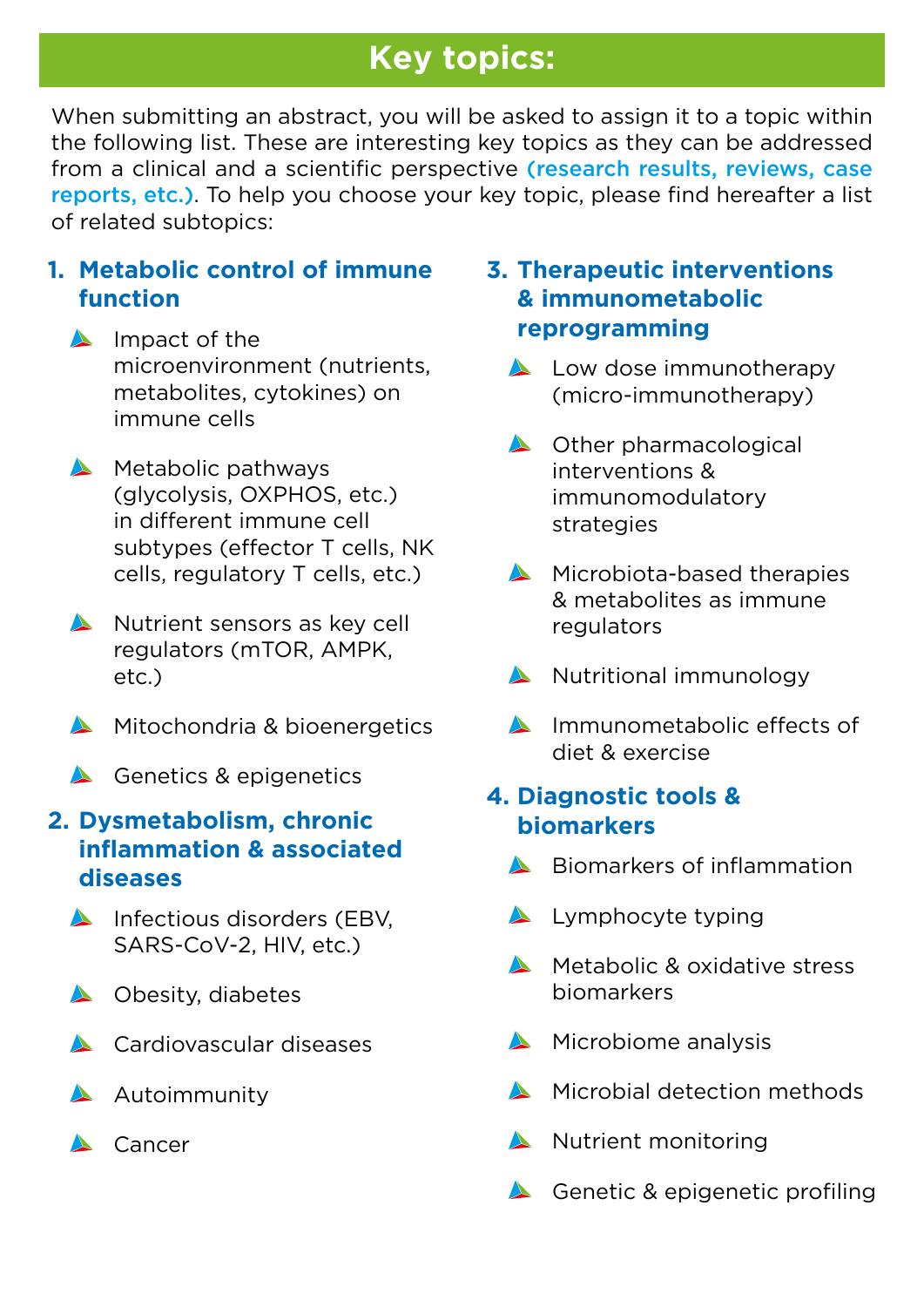## **Additional information:**

#### **Venue:**



ICoMI will take place as a virtual event. All plenary sessions, workshops and rapid-fire presentations will be held on the online ICoMI platform. This is a way to guarantee the presence of an international community that could otherwise not participate, thus enabling you to present your research/clinical experience to a

wider and more varied audience.

The online platform further allows for flexibility and versatility to combine your personal schedule with the congress agenda. There is the possibility of pre-recording your session, workshop or rapid-fire presentation, allowing for a smooth switchover between speakers. A live interactive part will be, however, ensured both before and after the session.

All of this makes up for a richer, easier, more convenient and stress-free congress experience.

### **Speaker conditions:**

The speaker will benefit from free access to the congress (the pre-congress course included) but will need to register, completing all details requested in the registration form. A specific link for registration will be sent to him/her after abstract acceptance.

#### **Committees:**

Scientific & Medical Director:

Dr Pascal Mensah (Spain)

#### Scientific Committee:

Prof. Eliana Mariño (Australia) Prof. David Moranta (Spain) Gunter Schlegel (Germany) Prof. Marion Schneider (Germany)

#### Clinical Committee:

Prof. Stephan Becker (Austria) Karine Bernard, PhD (Switzerland) Dr Petra Blum (Germany) Dr Cristina Zemba (Spain)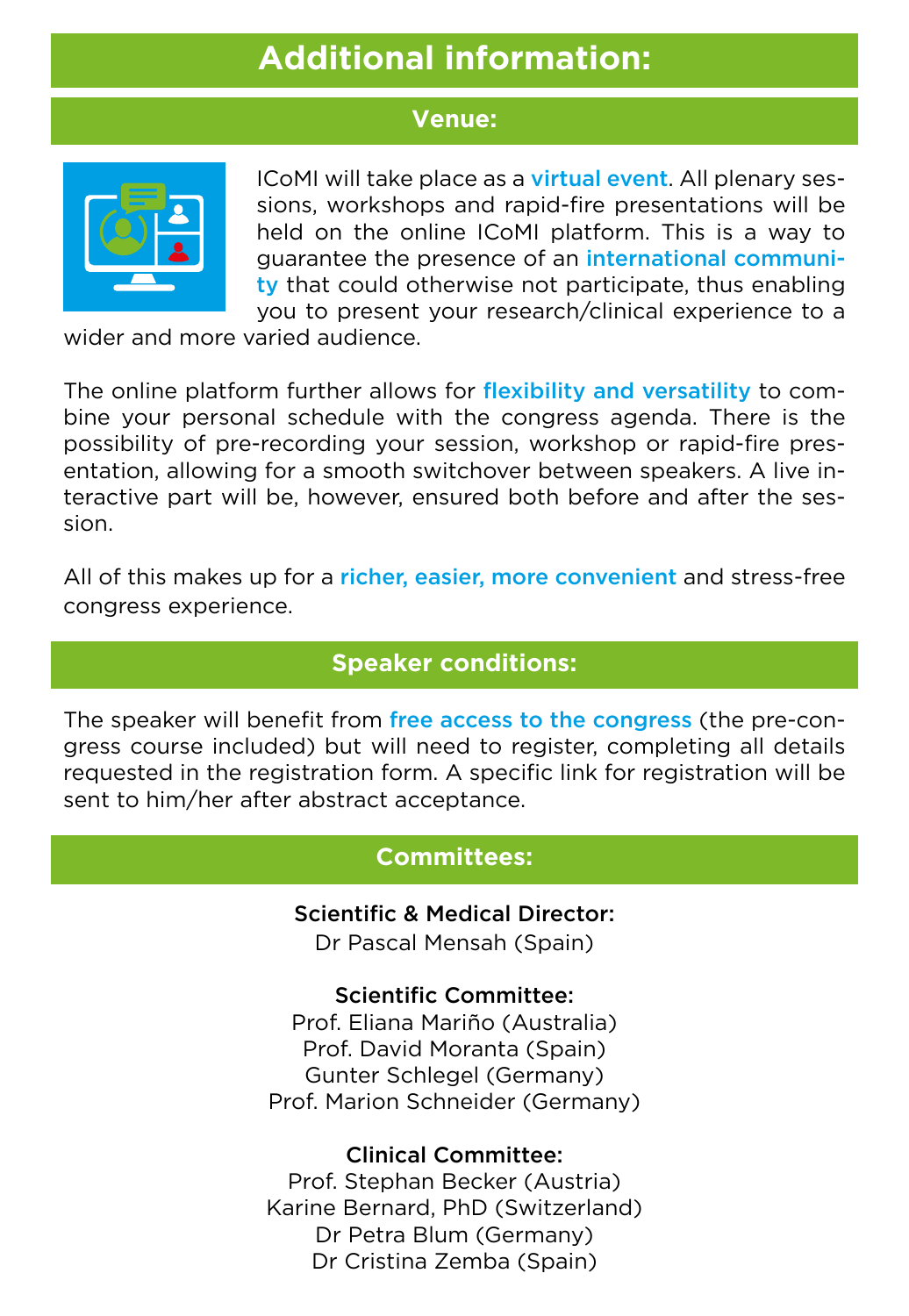#### **Keydates**

|                          | Open call for abstracts:   October 4, 2021                    |
|--------------------------|---------------------------------------------------------------|
| <b>January 17, 2022</b>  | Deadline for abstract submission:                             |
| <b>February 21, 2022</b> | Notification of abstract acceptance<br>and presentation form: |
| March 4, 2022            | Publication of the preliminary<br>conference programme:       |
| <b>March 14, 2022</b>    | Deadline for rapid-fire presentation<br>submission:           |
| March 21, 2022           | Deadline for presentation<br>submission:                      |
| April 20, 2022           | Notification of the date and time<br>set for presentation:    |
| <b>April 26, 2022</b>    | Publication of the final conference<br>programme:             |

#### **Sessions:**

**Plenary session Workshop Rapid-fire presentation**

**20-minute** live streamed or pre-recorded presentation

**40-minute** live streamed or pre-recorded presentation pre-recorded **5-minute** presentation

#### **Languages at the conference:**

- All abstracts must be submitted in English.
- **A** Presentations for plenary sessions for both the Clinical and Research programme should be prepared and presented in English.
- **Presentations for workshops should be prepared in English but may** be presented in one of the following: English, French, Spanish or German.
- **A** Rapid-fire presentations should be prepared and presented in English.

You will find all the information on abstract submission and presentation guidelines on: https://www.icomi.org/abstracts-submission/. For any further enquiries, please contact the congress organizers at: speakers@icomi.org.